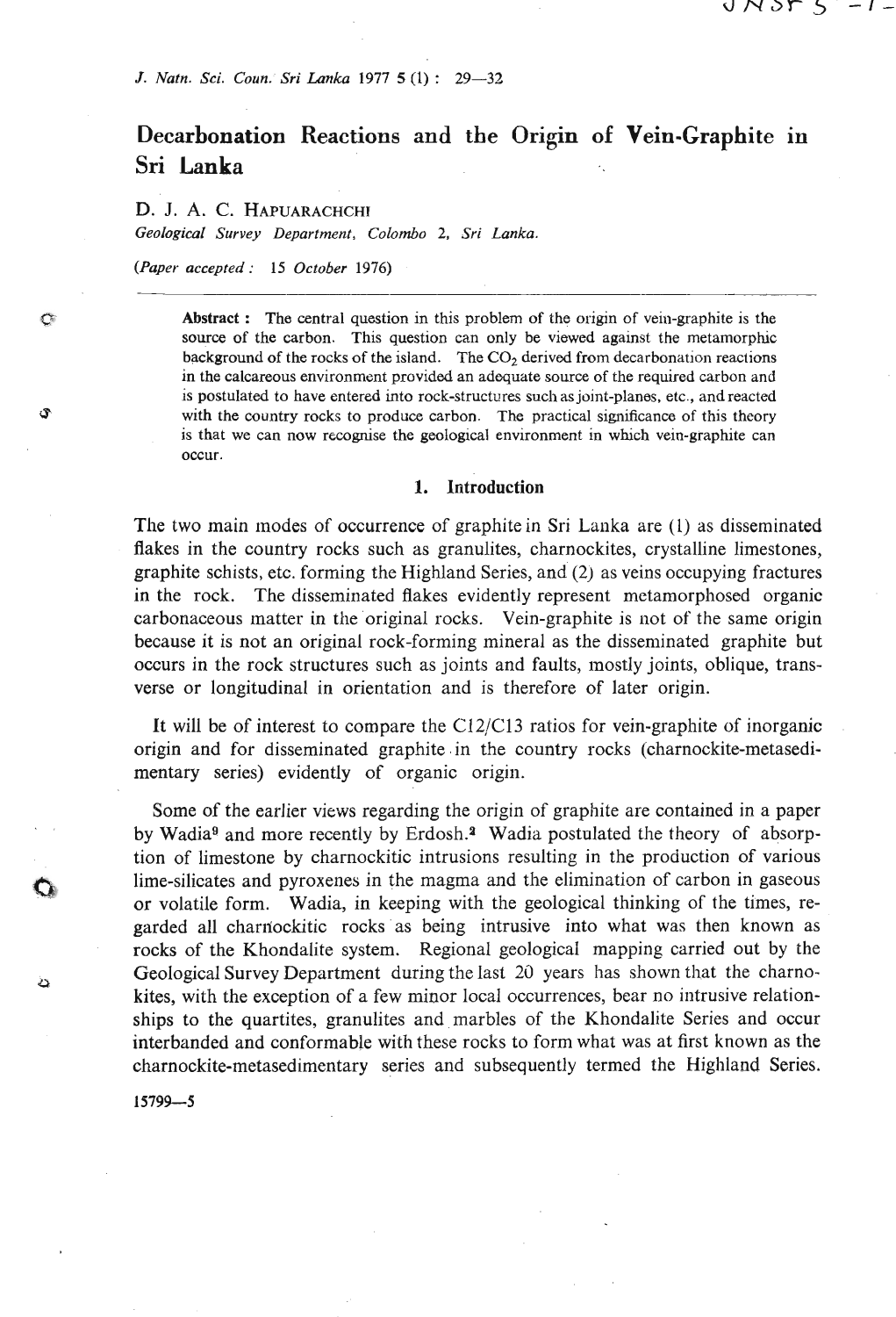Charnockites have thus been shown to form an inseparable part of one and the same succession. Therefore, the very premise from which Wadia attempted to build up his theory is shown to be erroneous and his views cannot therefore be taken into consideration to explain the origin of vein-graphite.

## 2. Decarbonation reactions

The central question in this problem of the origin of vein-graphite is the source of the carbon, a question which can only be dealt with in a background of elucidation of the metamorphic processes to which the rocks of the island have been subjected. These processes are marked by metamorphic reactions in different petro-chemical **<sup>t</sup>** environments such as pelitic, calcareous and basic, only the decarbonation reactions in the calcareous environment bearing relevance to this question.<sup>4,5,6,7,1,8,</sup>

In addition to calcite and dolomite, the crystalline limestones (marbles) of the **<sup>4</sup>** Highland Series consist of a variety of minerals such as forsterite, diopside, phlogopite, spinel, apatite and graphite and some of the mineral assemblages recognised are as follows :-

- 1. Calcite  $+$  dolomite  $-$  forsterite.
- 2. Calcite  $\pm$  dolomite -- forsterite -- diopside.
- 3. Calcite  $\pm$  dolomite forsterite phlogopite.
- 4. Calcite  $\pm$  dolomite  $-$  forsterite  $-$  diopside  $-$  phlogopite.

Spinel, apatite or graphite may be additional minerals in any of these assemblages.

The caic-granulites and gneisses consist of different combinations of minerals such as diopside, scapolite, calcite, wollastonite, sphene and perthite. The relevant assemblages are only those which bear wollastonite and these assemblages are as  $follows :=$ 

- 1. Diopside  $-$  scapolite  $-$  wollastonite  $\pm$  sphene.
- 2. Diopside scapolite wollastonite perthite  $\pm$  sphene.

Considering both the 1st and 2nd periods of granulite facies metamorphism to **<sup>4</sup>** which the rocks of the island have been subjected, the type of decarbonation reactions involved in the production of the above assemblages are as follows :-

|                           | $2CaMg$ $(CO_3)_2 + SiO_2 \rightleftharpoons 2CaCO_3 + Mg_2SiO_4 + 2CO_2$<br>dolomite quartz calcite forsterite | . <b>A</b> . |
|---------------------------|-----------------------------------------------------------------------------------------------------------------|--------------|
| forsterite calcite quartz | $Mg_2SiO_4 + 2CaCO_3 + 3SiO_2 \Leftrightarrow 2CaMg Si_2O_6 + 2CO_2$<br>diopside                                | . B.         |

 $\tilde{\zeta}$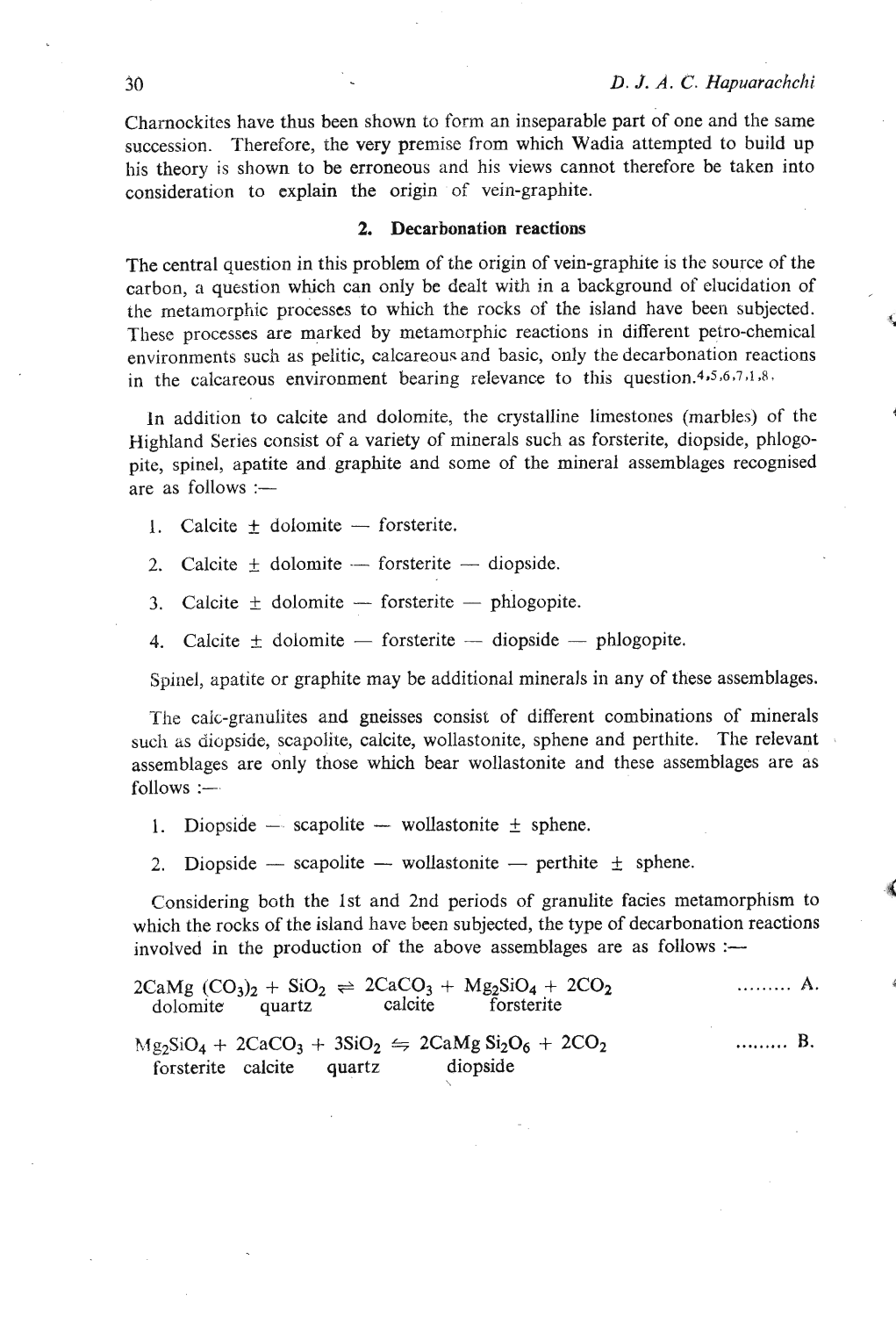*Decarbonation Reactions and the Origin of Vein-Grciphite in Sri Lanka* **3** 1

 $3CaMg(CO_3)_2 + KAI Si_3O_8 + H_2O \leftrightharpoons (OH)_2 KMg_3Al Si_3O_{10} + 3CaCO_3 + 3CO_2$ dolomite K'feldspar phlogopite calcite ......... *C*.

 $CaCO<sub>3</sub> + SiO<sub>2</sub> \rightleftharpoons CaSiO<sub>3</sub> + CO<sub>2</sub>$  ......... **D.** calcite quartz wollastonite

¢

Q

Œ

ء

#### 3. Discussion of the  $CO<sub>2</sub>$  - producing reactions and source of the carbon.

The complete elimination of dolomite and quartz in reaction A resulted in calciteforsterite with release of  $CO<sub>2</sub>$ . The elimination of quartz in A resulted in calcitedolomite-forsterite with release of  $CO<sub>2</sub>$ . The elimination of quartz in reaction B resulted in the assemblage calcite-forsterite-diopside with CO<sub>2</sub> released. The elimination of dolomite in reaction **A** resulted in the association calcite-forsterite-quartz with release of  $CO<sub>2</sub>$ . This assemblage is unstable in the pyroxene granulite subfacies, forsterite reacting with calcite in the presence of quartz to yield diopside and  $CO<sub>2</sub>$ according to reaction B ; this reaction proceeded until quartz was completely eliminated resulting in the assemblage calcite-forsterite-diopside with  $CO<sub>2</sub>$  released. Thus, calcite-forsterite-quartz apparently stable in the garnet-diopside-quartz subfacies was converted to calcite-forsterite-diopside (with  $CO<sub>2</sub>$  released) through reaction B under conditions of the pyroxene-granulite subfacies. Any potash feldspar present in forsterite-bearing marbles (pyroxene-granulite subfacies) would have reacted with dolomite in the presence of water to yield phlogopite with release of CO<sub>2</sub> according to reaction C under conditions of the hornblende-granulite subfacies. This reaction ceased when all the potash feldspar was consumed resulting in the association calcite-dolomite-forsterite-phlogopite. The elimination of calcite and quartz in reaction D resulted in the production of wollastonite with  $CO<sub>2</sub>$  released.

From the above mentioned reactions it is important to note : (1) that the  $CO<sub>2</sub>$ released provided an entirely adequate source of the carbon required for the production of vein-graphite, (2) that these reactions produced minerals such as forsterite, diopside, phlogopite and also wollastonite, the significance of which is explained below.

The  $CO<sub>2</sub>$  derived from the reactions found its way into joint-planes, fault-planes, etc. and reacted with the country rock with which it came into contact to produce carbon by means of some reaction, at present not known ; however, the type of carbon-producing reaction suggested, is as follows :

 $CO<sub>2</sub> + 4FeO = 2Fe<sub>2</sub>O<sub>3</sub> + C<sup>3</sup>$  Such a mechanism is postulated to explain the origin of vein-graphite.

Impure marbles bearing forsterite, forsterite-diopside, forsterite-phlogopite or forsterite-diopside-phlogopite and wollastonite-bearing calc-granulities are most significant because they have been shown to be the source of the  $CO<sub>2</sub>$  which in turn provided the source of the carbon required for the formation of vein-graphite.